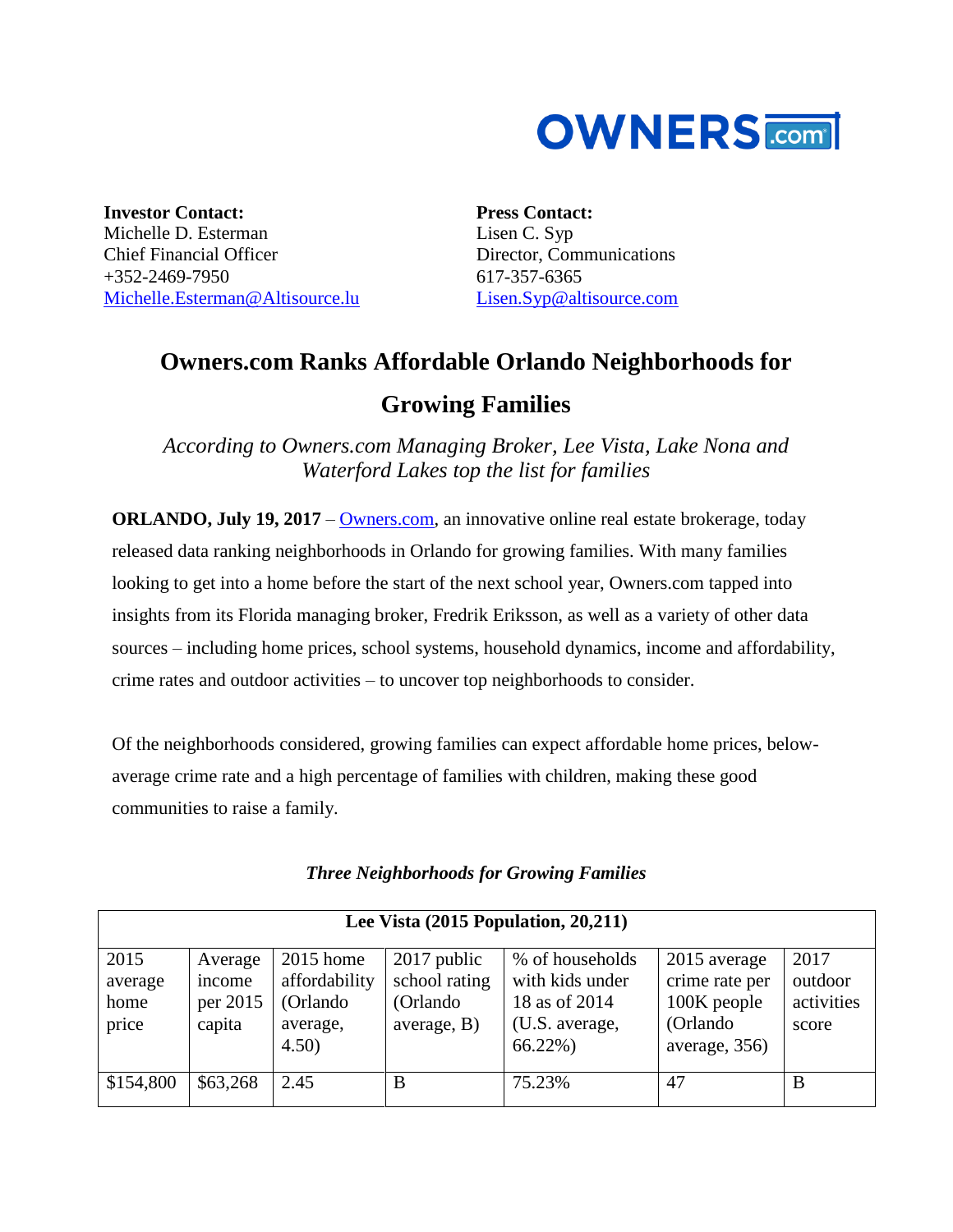"Lee Vista is a booming neighborhood in Orlando with a wide range of home sizes, making it a great place for a family of any size," said Eriksson. "The community offers families access to a new movie theater, restaurants, shopping and public parks. Lee Vista is convenient to a major highway that's great for bypassing traffic to get to the major theme parks and the Orlando Airport."

| Lake Nona (2015 Population, 7,040) |                                         |                                                               |                                                          |                                                                                    |                                                                             |                                        |  |  |
|------------------------------------|-----------------------------------------|---------------------------------------------------------------|----------------------------------------------------------|------------------------------------------------------------------------------------|-----------------------------------------------------------------------------|----------------------------------------|--|--|
| 2015<br>average<br>home<br>price   | Average<br>income<br>per 2015<br>capita | $2015$ home<br>affordability<br>(Orlando<br>average,<br>4.50) | 2017 public<br>school rating<br>(Orlando)<br>average, B) | % of households<br>with kids under<br>18 as of 2014<br>(U.S. average,<br>$66.22\%$ | 2015 average<br>crime rate per<br>100K people<br>(Orlando)<br>average, 356) | 2017<br>outdoor<br>activities<br>score |  |  |
| \$239,300                          | \$83,936                                | 2.85                                                          | $B-$                                                     | 73.87%                                                                             | 151                                                                         | B                                      |  |  |

"Lake Nona is growing quickly, given the development of the medical community, which is bringing in a lot of new jobs," said Eriksson. "While homes in this community are getting more expensive, the new construction is making strides to keep pace with demand. The community comes to life with the help of Lake Nona Nights, offering many family-friendly activities like live music, movies, art and delicious food. You can often find residents of this neighborhood enjoying the large lake, as well as beautiful golf courses and local parks."

| Waterford Lakes (2015 Population, 60,897) |                                         |                                                                |                                                            |                                                                                    |                                                                             |                                        |  |  |
|-------------------------------------------|-----------------------------------------|----------------------------------------------------------------|------------------------------------------------------------|------------------------------------------------------------------------------------|-----------------------------------------------------------------------------|----------------------------------------|--|--|
| 2015<br>average<br>home<br>price          | Average<br>income<br>per 2015<br>capita | $2015$ home<br>affordability<br>(Orlando)<br>average,<br>4.50) | $2017$ public<br>school rating<br>(Orlando)<br>average, B) | % of households<br>with kids under<br>18 as of 2014<br>(U.S. average,<br>$66.22\%$ | 2015 average<br>crime rate per<br>100K people<br>(Orlando)<br>average, 356) | 2017<br>outdoor<br>activities<br>score |  |  |
| \$199,400                                 | \$62,169                                | 3.21                                                           | B                                                          | 74.20%                                                                             | 25                                                                          | $A-$                                   |  |  |

"Waterford Lakes is a great place for anyone to buy," said Eriksson, "given the wide range of home prices and a lot of newer construction that provides some flexibility for growing families to get into their dream home. Waterford Lakes is only nine miles from Orlando but offers plenty of family-friendly amenities, like a bowling alley, a movie theater, family events and an outdoor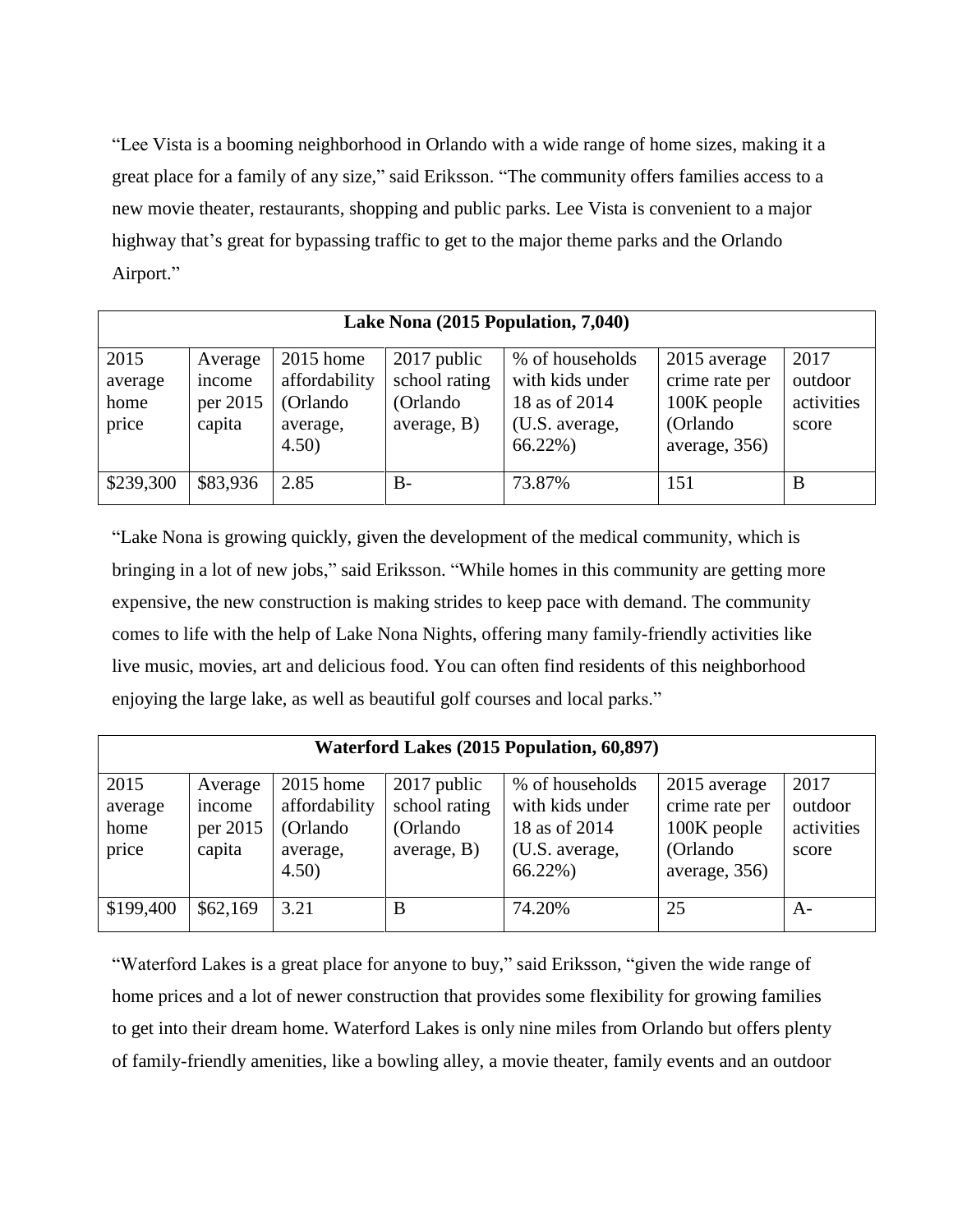shopping center with over 100 stores and plenty of restaurants. Residents of Waterford Lakes take pride in their homes and you can often find kids riding their bikes on the quiet streets."

Owners.com provides technology-enabled real estate services with the support of an expert local agent to assist with the transaction. Sellers using Owners.com have access to flexible listing packages that can save thousands of dollars on traditional real estate commissions, and buyers receive a rebate of up to 1.5 percent on the purchase price. The [Owners.com](http://www.owners.com/advice/?utm_source=pr&utm_medium=pr&utm_campaign=growingfamiliesorlandoadvice&utm_content=first) Advice blog offers home buyers and sellers a multitude of tips and insights on local markets, real estate, home upgrades and DIY and personal finance.

## **Methodology**

The Owners.com® Florida managing broker Fredrik Eriksson identified neighborhoods for growing families. For each neighborhood, the Owners.com data team evaluated the areas based on seven metrics, including average home price, quality of schools, average household size, percentage of households with kids under 18, home affordability, crime rate and how suitable the neighborhood is for outdoor activities. The percentage of households with children under 18 was weighted against the U.S. average, while home affordability, crime rate and school quality were weighted against the city average. The neighborhoods were then ranked from most to least affordable, with lower scores indicating better affordability.

Sources:

- Average home prices and average incomes: 2015 U.S. [Census](https://www.census.gov/programs-surveys/acs/)
- Quality of schools and outdoor activity scores: [Niche.com](https://www.niche.com/)
- Average household sizes and percentage of homes with children under 18: [USA.com](http://www.usa.com/)
- Crime rates: [Moving.com](http://www.moving.com/real-estate/explore-cities-neighborhoods.asp) and [FBI.gov](https://www.fbi.gov/)

## **About Owners.com®**

Owners.com is a tech-enabled real estate brokerage that handles all key aspects of the home buying and selling experience on one platform. It provides a superior experience and savings through right-sized commission structures, smart digital tools and personalized service from local agents. It's this formula that can save consumers thousands at closing. For more information or to contact a local Owners.com real estate agent, visit [Owners.com,](https://www.owners.com/?utm_source=pr&utm_medium=pr&utm_campaign=growingfamiliesorlando&utm_content=first) or follow the brand on [facebook.com/ownerscom](https://www.facebook.com/ownerscom/?ref=bookmarks&utm_source=pr&utm_medium=pr&utm_campaign=growingfamiliesorlando&utm_content=first) and [twitter.com/ownersdotcom.](https://twitter.com/ownersdotcom?utm_source=pr&utm_medium=pr&utm_campaign=growingfamiliesorlando&utm_content=first)

## **About Altisource®**